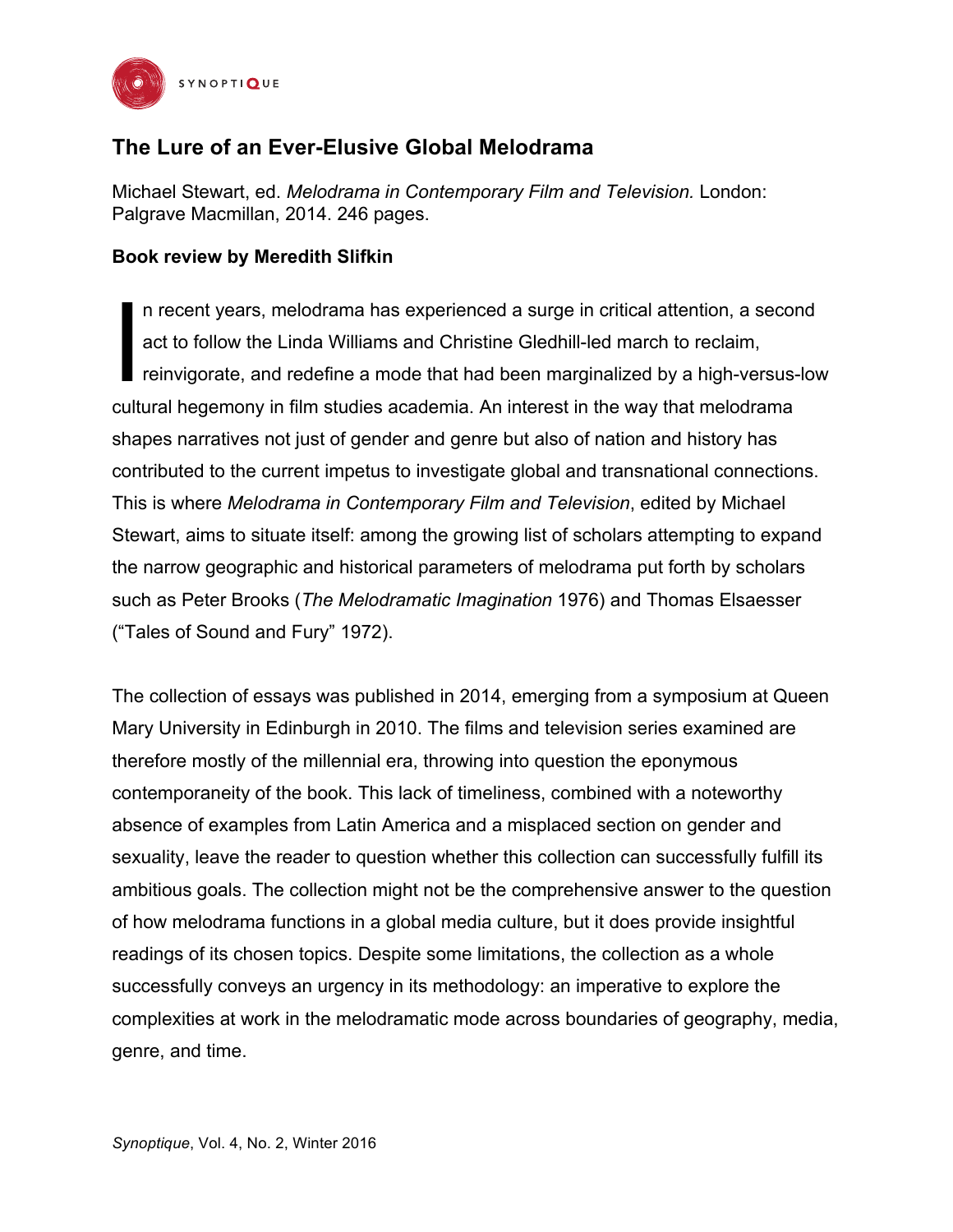The collection is divided into two parts, on television and film respectively. Stewart explains this division was made for reasons of convenience rather than design, yet the distinction necessarily brings up questions of how melodrama functions as a mode across different media. Indeed, medium specificity plays a significant role in the first section of television essays, which focuses mainly on the importance of seriality to melodramatic methods of narration and affective manipulation. Of particular interest is Douglas McNaughton's chapter, "Nature, Culture, Space: The Melodramatic Topographies of *Lark Rise to Candleford,*" wherein the author argues that melodrama functions to revise history by privileging the subjectivity and experience of women during the transitional period of modernity. The specific context of the British television industry and the aesthetics of BBC literary adaptations discussed in McNaughton's chapter contrast interestingly with Shoma Munshi's essay, "'We Are Like That Only': Prime Time Family Melodramas on Indian Television." Both highlight the ways in which melodrama is used to signify notions of national identity, respectively denoting "Britishness" or "Indianness" as it is propagated by these two massive television markets. The increasing relevance of melodrama's ability to connect with popular and public cultures through television is evident in this section, and Munshi's essay especially highlights the urgency of understanding the Indian family melodrama within the changing cultural structures of the new millennium.

Less topical, perhaps, is the following section on gender and sexuality in American television. Though filled with insightful readings of *The Sopranos* finale from Martin Zeller-Jacques ("Don't Stop Believing: Textual Excesses and Discourses of Satisfaction in the Finale of *The Sopranos*"), and the melodramatic concept of excess in *Nip/Tuck*  from Alexia Smit ("On the 'Scalpel's Edge': Gory Excess, Melodrama, and Irony in *Nip/Tuck*"), the themes overall seem out of place for a collection that otherwise makes strides towards understanding melodrama in a post-colonial context. The essays in this collection generally cohere around the possibility of theorizing melodrama as a mode that exists across borders and mediums, yet this section explores only American television without any explanation for the delineation. The topics seem more arbitrary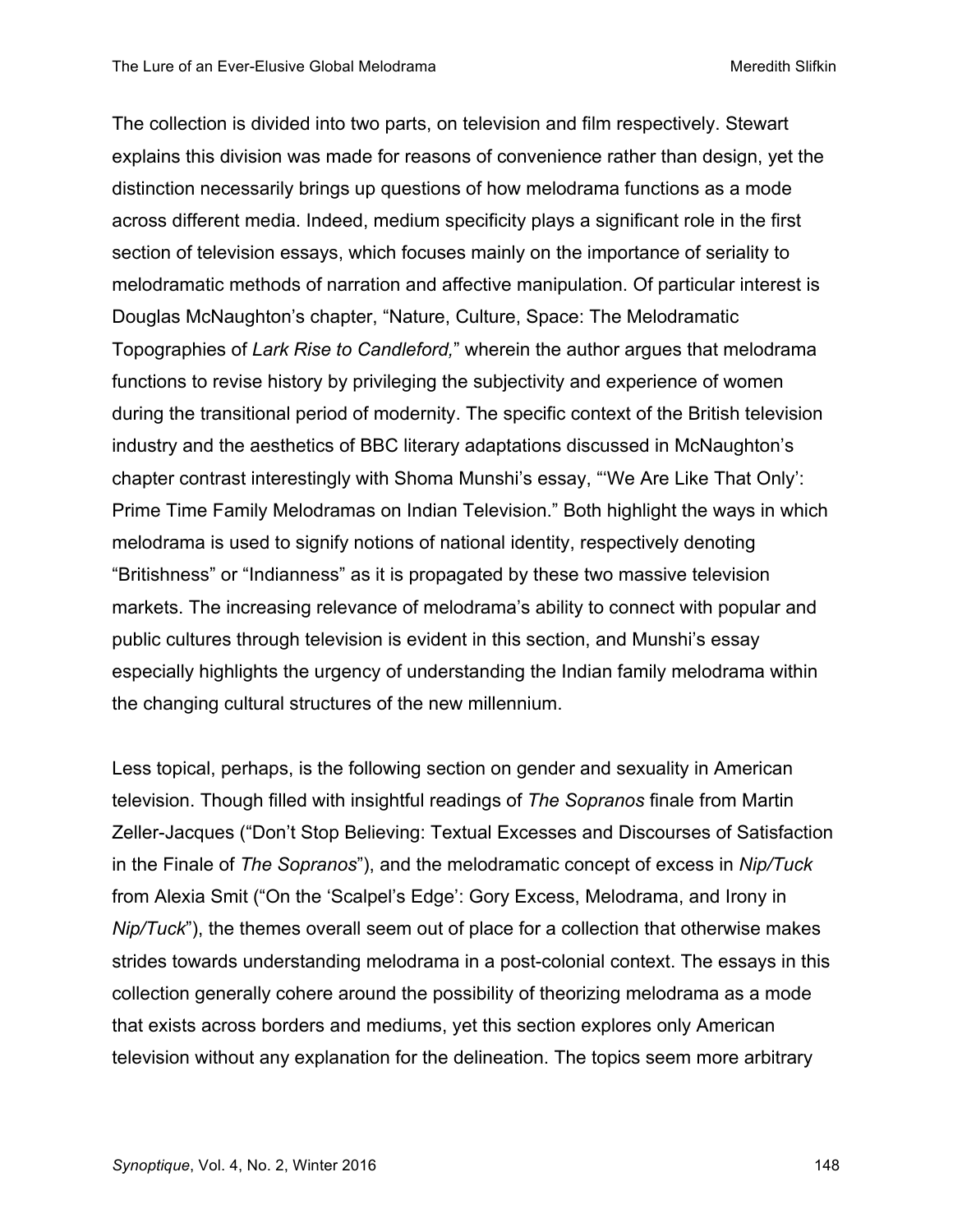than in other sections of the book where issues of gender and nation are more closely entwined.

The second part of the collection moves to film, with a section on memory, cultural trauma, and destiny in contemporary film melodramas, a fitting topic for the current cycle of melodramas that explore memory and evocations of the past (most notably, Wong Kar Wai's *In the Mood for Love* (2000) and Todd Haynes' *Far From Heaven*  (2002), as well as the spate of nostalgia-centric films that followed in their wake). The most theoretically complex essay of the collection can be found in this section: Kenneth Chan's "Melodrama as History and Nostalgia: Reading Hong Kong director Yonfan's *Prince of Tears*." Chan treats the film as a tool for understanding current Chinese political anxieties through the lens of the political history of Taiwan portrayed in the film. Melodrama, he argues, through its unique manipulation of nostalgia and desire, functions as a conduit for expressing the collective cultural trauma of the era of the White Terror (the 38-year period of martial law in Taiwan that lasted from 1949-1987). In her chapter, "Vienna to Beijing: Xu Jinglei's *Letter From an Unknown Woman* (China, 2004) and the Symbolic Simulation of Europe, Sarah Artt picks up on many of the same themes as Chan, as she explores the primacy that melodrama is once again taking in contemporary Chinese cinema when it comes to expressing the experience of Chinese cultural life. Her essay furthermore forges interesting transnational connections by addressing the transplantation of the story from Vienna to Peking. Both Max Ophuls' 1948 film and Xu Jinglei's are based on the 1922 novel by Stefan Zweig, which takes place in turn-of-the century Vienna. Artt explores the translation of this story to 1940s Beijing (then Peking), where the novel's themes of women's suffering and the melodramatic manipulation of time are repurposed in a new socio-cultural context.

The final section of the book addresses a prevailing issue in melodrama studies: the question of the melodrama-realism divide. The two were, for a long time, seen as diametrically opposed. Melodrama has long been associated with exaggeration, excess, and expressivity at levels both visual and thematic, reliant upon a Brooksian notion of moral legibility that enforces binaried codes of good and evil. However, the line between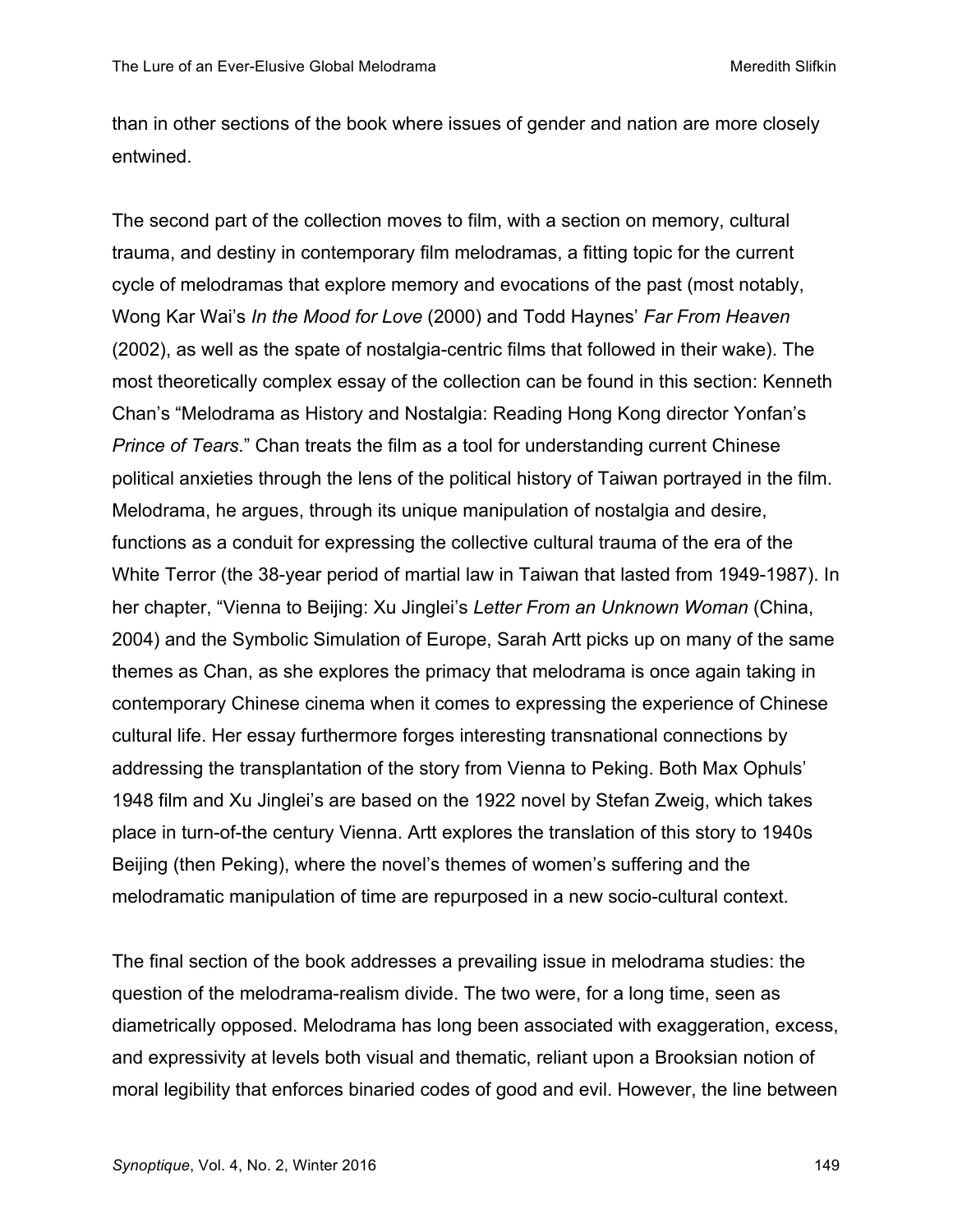melodrama and the messier world of realism appears increasingly blurred in these essays, as many scholars of melodrama would argue it should be. Stewart's own chapter, "Anticipating Home: *The Edge of Heaven* as Melodrama," explores the renewal and reapplication of melodramatic tropes in spaces that otherwise break confining notions of home and nationhood in the Turkish film*.* Taraneh Dadar explores similar issues in contemporary neo-realist Iranian cinema in "Framing a Hybrid Tradition: Realism and Melodrama in *About Elly*," wherein he argues that the Manichean moral universe of Peter Brooks is complicated by the film's style of "excessive reality."

Taken as a whole, Stewart's collection succeeds in its main goal: to understand the relationship between melodrama and history more fully than existing canonical work on melodrama. The assembled essays take full advantage of the distinct cultural moment that is post-millennium cinema, and examine the ways in which melodrama functions politically and aesthetically in different forms across different film cultures (though, as previously noted, there is a problematic gap when it comes to Latin American cinema). By dividing the sections into television and film the collection unintentionally creates a divide not just in medium specificity, but also between popular culture and art cinema. This latter divide needed to be addressed, but overall the collected chapters provide thought-provoking analyses of the complexities and prevailing relevance of the melodramatic mode in contemporary cinema.

Meredith Slifkin is a doctoral student in the Film and Moving Image Studies Program at Concordia University.